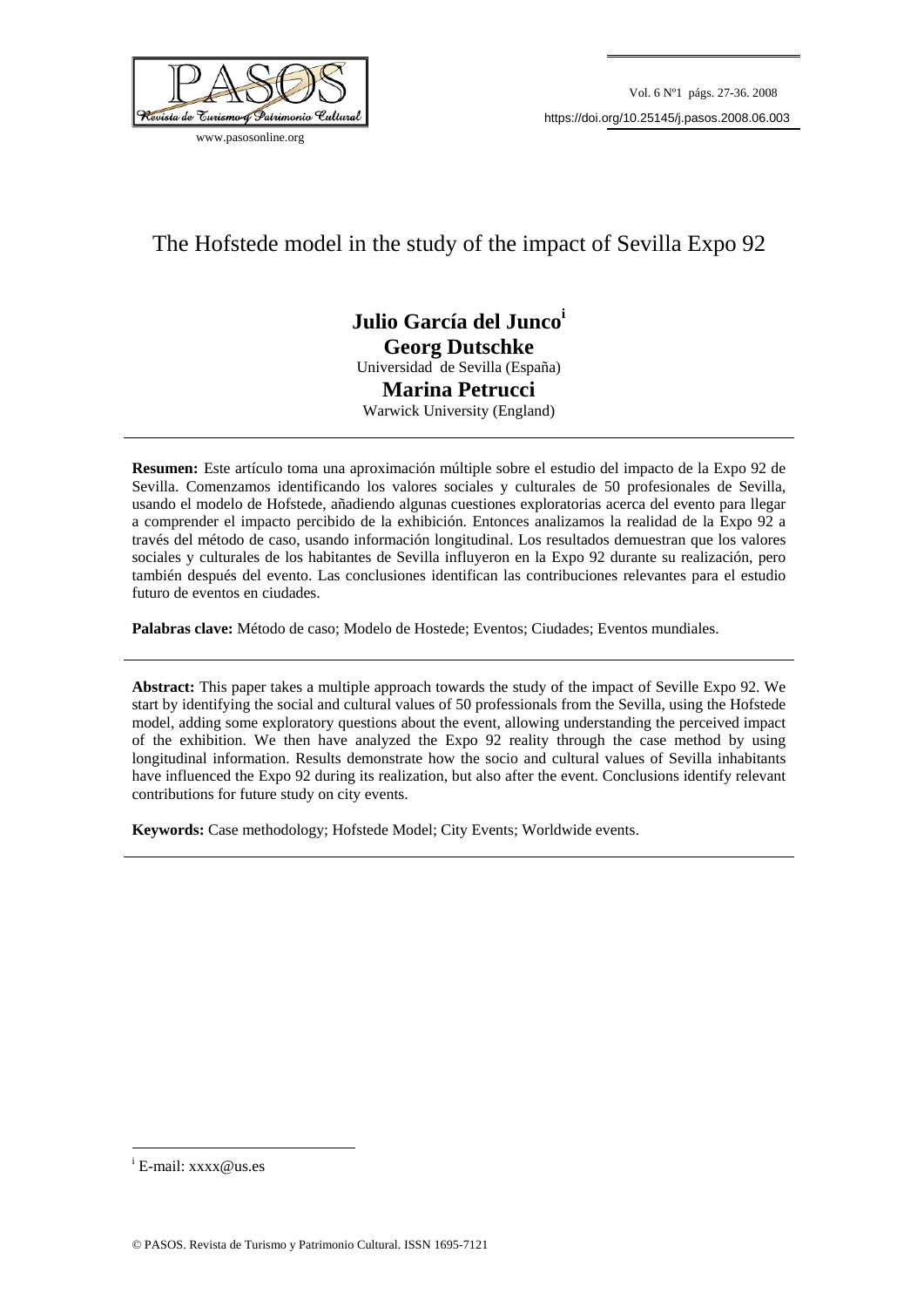# Introducción

The main reasons for the knowledge creation is the need to understand the reason why of the things, to achieve a global vision, to understand the relations in a system, among others. We consider that is not the statistic that better allows this process, being the case method, the methodology that should comes in first allowing, after, a statistical approach.

We aim to use the case study methodology since that allows to explain the empirical results through the examination of causal mechanisms, those stable and independent factors that, under certain conditions, tie causes with effects [George, Alexander L. and Andrew Bennett, 2005]. In our article, complex relations with causal origin are identified and can be studied through the case study methodology.

The diverse methods used for social investigation have advantages and disadvantages depending on the problem being study [Yin 1994]: in our study, when looking for the method to use, three requirements were considered: (1) the question looking for response: to understand the Expo´92 results, as known now, and why; (2) the control that the investigator has on the events being study: handling heavy secondary source data base, but not controlling what have really happened; and (3) the temporality of the question being study: an event that happened 15 years ago, but still very actual, giving a good perspective for its study and analysis.

The cases are valid when questions as "how" and "why" are considered, when the investigator has little control on the events and when the subject is actual. For these reasons we consider that the use of the case method is adequate in our investigation. The questions "how" and "why" are explanatory and easily considered in the cases study, since human history and facts deals with operative chains, developed throughout the time [George et al., 2005].

Within the case we investigate the questions "how" and "why". The use of a qualitative model will allow a better, in depth study, of the answers we are looking for. We have used the Hofstede model to better understand "how" the Expo´92 was

developed and "why" the results were achieved.

The Universal Event<sup>1</sup> happening in Seville (Spain) in 1992 (Expo 92) was developed within the strategy to position the city in the world-wide map. Has referred by Hall and Hodges [1998], in the last years the process of developing important urban marketing events are an important tool to position cities in a global scope. The Universal Exhibitions was an instrument used by the city of Sevilla to revitalize the economy, built new infrastructure and improve its image. The end economic impact was positive, has indicated by Light [1996] and Getz [1991]. By using the Hofstede model we have verified the social and cultural characteristics of the Sevilla citizens. Also, was possible to verify that the hospitality level in the city has grown.

Our study aims to identify (1) if there was a positive contribution of the Expo 92 event on the citizens hospitality, and, why and (2) if the Expo 92 has contributed for a positive impact in the tourism growth.

Using the Hofstede Model to identify the Social and Cultural values, we have received responses from 50 professionals from Seville. We have used this model due to its validity to identify cultural values in a city or country [Sondergaard 1994]. To understand the reality of the Universal Exhibition (Exposición´92) we have used the case study method and considered longitudinal information available. Merrian [1988] consider the case study methodology has the best option for investigators looking to understand and discover, more than to test hypothesis, and when there is a desire for a descriptive and holistic explanation.

Finally, in the Hofstede questionnaire, we have added some exploratory questions using a five point Likert scale, and one open question treated with a content analysis.

Considering that the economy globalization originates the growth of the cities importance [Kotler and Andreasen, 1991], like Expo´92 (Seville), within our investigation we have looked to identify relations among the socio and cultural values, and, the realization of the Expo 92 project [Richards and Wilson 2004], considered by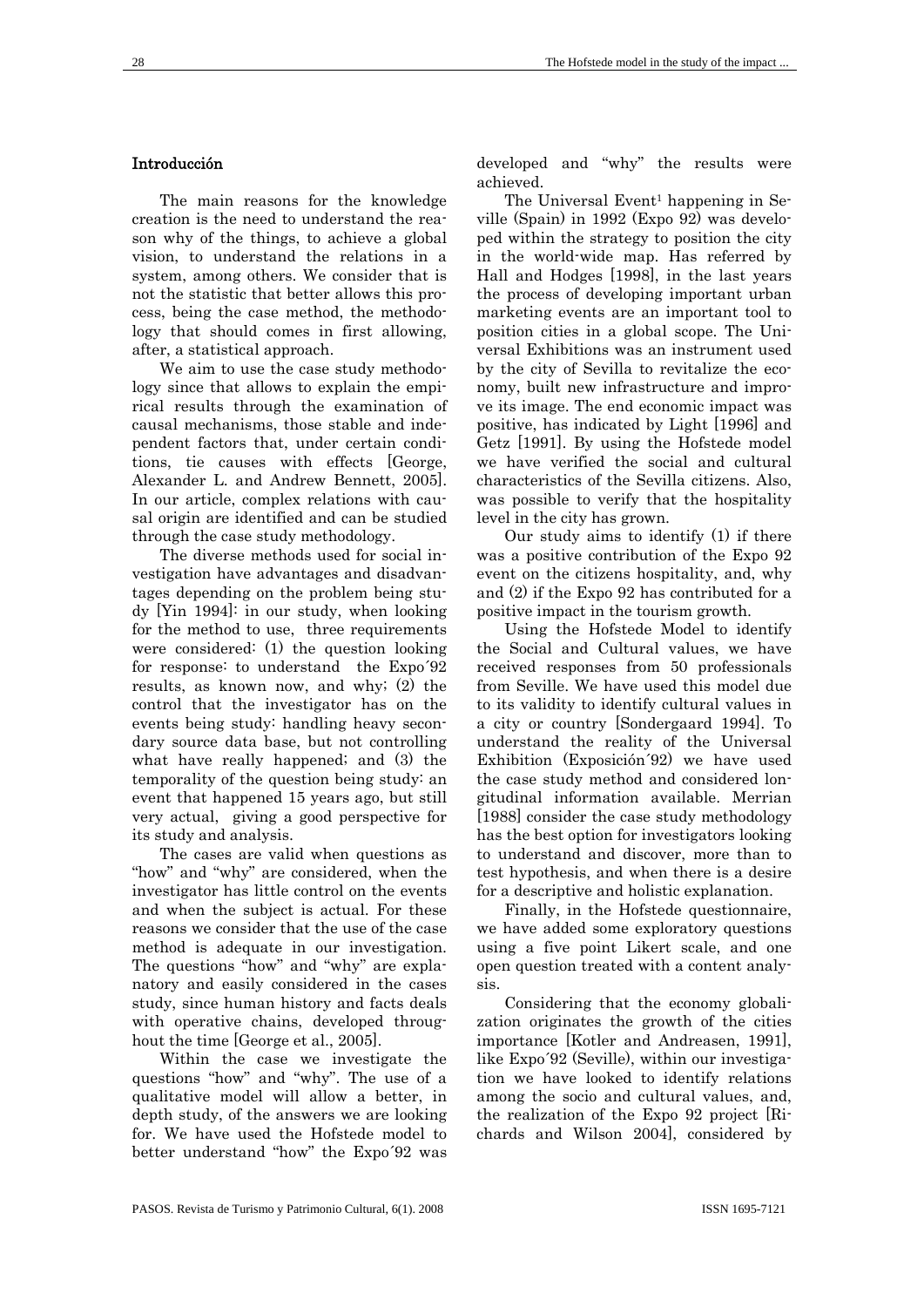Wait [2003] as a way to position a city within the market.

As a result of the previous considerations, the following problem was identified: the public companies managing the event need to have criteria, mentality and management capability, since, as referred by Bouinot and Rawding [1996], those companies must have a strategic management vision to be effective. We consider that as true, when the next six impacts are achieved: economic, tourist, political, psychological, physical, and socio and cultural.

| Academics          | Sevilla | Employees | Sevilla |
|--------------------|---------|-----------|---------|
|                    |         | $1 - 5$   |         |
| Primary School     |         | $6 - 10$  |         |
| <b>High School</b> | 29      | $11 - 20$ | 23      |
| University         | 11      | $21 - 30$ |         |
| Posgraduation      |         | >31       |         |

Methodology and data collection

In order to identify the cultural and social values of the inhabitants of the city of Seville (Spain) we have used the VSM 94 questionnaire (Values Survey Module 1994) provided by IRIC. Hofstede [2003] refers that "the answers to the 20 questions can be influenced by other characteristics of the respondents than the strong influence of the nationality, as the type of work developed by the respondents. Therefore the comparison between countries or regions, will have to be consistent, up to where possible, on the respondents samples, that should be comparable in all the criteria considered, aside from the nationality or region" being in our case, professionals. To identify relations on the cultural and social values of the city with the World-wide Exhibition of Seville 92, we have used the case method. We completed the cases and VSM 94, using a brief questionnaire with three questions: 1. How was the future influence of the Exhibitions in the tourism? ; 2. How was its influence in the citizens' hospitality and why? ; 3. How was the exhibition measures as treated by using the computer program ATLAS/TI from Scientific Software, friendly software allowing using powerful solutions regarding the codification and extraction of conclusions [Miles and Hubertman 1994].

# Data Collection

We have achieved 50 responses from Sevillians professionals. The number of respondents is adapted to Hofstede [2003] recommendation, when considering that 20 answers is the minimum necessary, being 50 answers the ideal. The questionnaire in Spanish was facilitated by IRIC, not supposing any translation.

| Age       | Sevilla | Gender | Sevilla |
|-----------|---------|--------|---------|
| 18-24     |         | Men    | 44      |
| 25-34     | 18      | Women  | 6       |
| $35 - 44$ | 18      |        |         |
| 45-54     |         |        |         |
| 55-64     |         |        |         |
|           |         |        |         |

#### The Hofstede Model

Has referred by Scheler [1921]: "the order and the law of the values may be achieved with as much evidence and precision, than the mathematical ones", we then may understand how the works of Hofstede facilitate, from a practical point of view, the possibility of developing quantitative comparisons between nations [Hofstede 1980]. More works could have been considered on the study of cultural and social values. In our investigation we will use the model developed by Hofstede since its very representative, facilitating enough valid instruments of measurement [Sondergaard 1994]. Logically, this model is not free of critics, has mentioned by Tayeb [1994] and Schramm-Nielsen [2000]. Summarizing, the model developed by Hofstede, considers the national values survey from 1994 (Value Survey Module VSM 94) using a questionnaire of 26 points, allowing comparing cultural values of two or more, countries or regions. The questionnaire considers five dimensions, each with four questions. The others 6 questions consider demographic data.

#### The five dimensions

- 1. Power Distance Index. PDI.
- 2. Individualism Distance Index. IDI.
- 3. Masculinity Index. MAS.
- 4. Uncertaninly Avoidance Index. AVI.
- 5. Long-Term Orientation Index. LTO.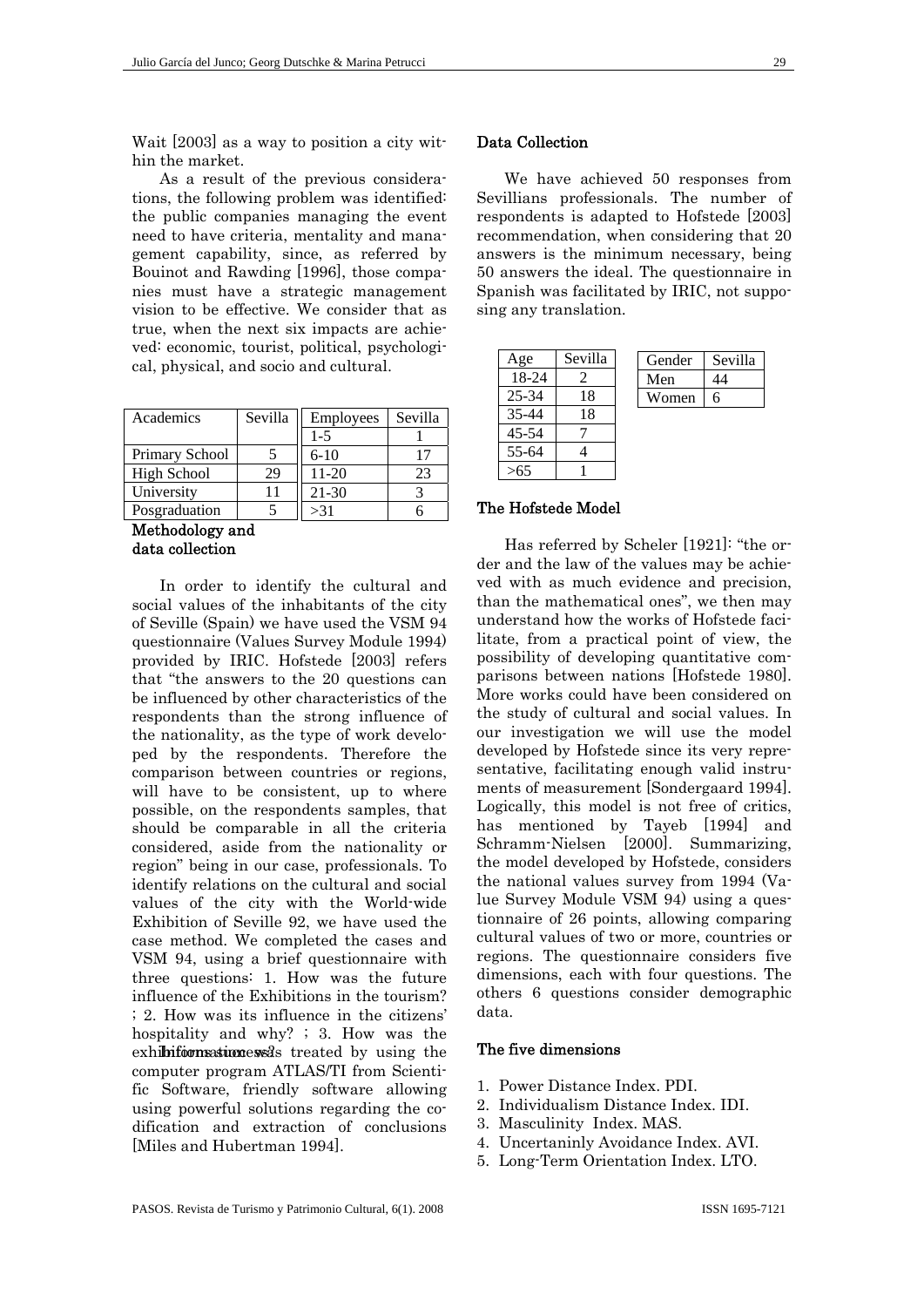Power Distance or Hierarchy Distance. Is defined as the extent to which the less powerful members of institutions and organizations within a society expect and accept that a power is distributed unequally.

Individualism Distance. Individualism stands for a society in which the ties between individuals are loose: a person is expected to look after himself and his immediate family only.

Masculinity. Is defined as a society in which social gender roles are clearly distinct: men are supposed to be assertive, tough, and focused on material success; women are supposed to be more modest, tender, and concerned with quality of life. Feminity stands for a society in which social gender roles overlap: both men and women are supposed to be modest, tender and concerned with quality of life.

Uncertainty Avoidance. Is defined as the extent to which the members of institutions and organizations within a society feel threatened by uncertain, unknown, ambiguous, or unstructured situations.

Long Term Orientation. Stands for a society that fosters virtues oriented towards future rewards, in particular perseverance and thrift. Short term orientation stands for a society that fosters virtues related to the past and present, in particular respect for tradition, preservation of "face", and fulfilling social obligations.

# Case study methodology

The reason for using the case study methodology is that, first, there is the need to understand the reality when the variables to study and their relations are not accurately defined [Snow and Thomas 1994], and second, this methodology is adapted to the type of investigation to be developed in our work. Orlikowski et al. [1991] and Marshall [1985], confirms the validity and value of the case method for the investigation of complex questions and processes, innovating systems, and investigations on low structured relations. The case studies allows, in addition, perceiving the reality with more detail than by using a survey, allowing analyzing a higher number of variables. The design of an exploratory cases study for this investigation leans in the idea and recommendations from different investigators: Long, Convey and Chwalek [1985] refers its validity for in depth studies and concrete processes situations. Yins [1994], mention that this method allows investigate a present fact within its real context, especially when the limits between the fact and its context are not clearly evident. For Robson [1993] the method is useful as a strategy to develop an empirical investigation on a present and particular phenomenon in their real context, using multiple sources of evidences. Merrian [1988] consider the case study has the best option for investigators looking to understand and discover, more than to test hypothesis, and, when there is a desire for a descriptive and holístic explanation. For Kerlinger [1992] the exploratory study of cases has three intentions: to find significant variables, to discover the relations between the variables, and to prepare the investigation for a later test of hypothesis in a more rigorous and systematic way. Stake [1981] indicates that the investigation using the study of cases tends to be more concrete and contingent. Is expected that by using the case study, the unknown variables and existing relations could be identified, allowing a new reflection on the variables to study.

In our investigation, the next step was the data codification by analyzing the open question "how do you believe the Exhibition may have improved the level of citizens' hospitality?" To develop the Content Analysis we have codified each word or groups of words, summarizing the set of textual appointments. The following process was developed: citation process, emphasize the most representative parts of each of the cases for each of the questions being study. Then, we have codified the appointments by using a citation-code process interactive revision. This process follows Miles and Hubertman [1994] recommendations. For the codification process, key in the analysis of qualitative data, an initial code list was created based on the scheme referred by Miles and Hubertman [1994], used in the interactive process of analysis. These codes facilitates the identification and appearance of guidelines, the control of gaps, the identification of alternative or opposite directions, a high level of consistency, and other subjects related to the study of explo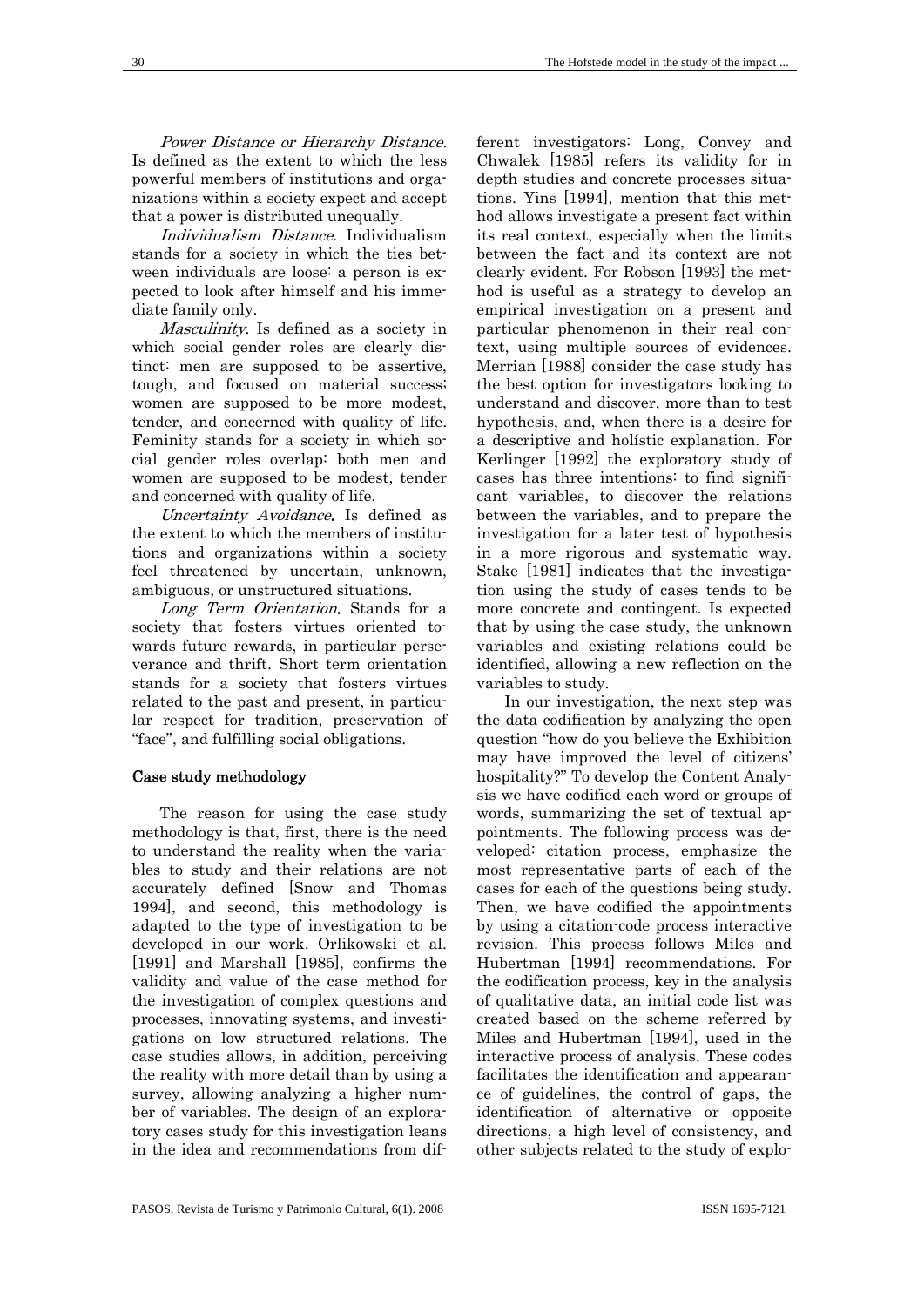ratory cases. Once identified the codes, we have then proceed studying the relations between the different codes aiming identifying its frequency, as the number of relations existing with other codes, allowing establishing the importance and strength of the code, and this way, creating categories.

## Main results.

## Seville Expo´92 Case

The Exhibition of Seville was the great celebration of the end of the millennium, allowing locating the city in the world, and increasing its conditions for competing. Seville was far from being a universal city before 1992. Up to there, the fame of Seville was based on very few elements: an exceptional Easter, surely one of the most famous in Spain, and a Fair considered as model for all the others. These two events took just 15 days of the year, and nothing else. During the rest of the year this city did not exist, and was just famous for the other Spanish by being slow, uncomfortable, and warm with little activity. Therefore the strategy was to locate the city in the world, and for that, nothing better than a celebration. It was a complicated project, and it was not obtained without great problems.

The success was obtained! Seville is today located in the map of the world, achieving the desired objective developed with Expo 92 event, of being a nice city to visit, to enjoy, to submerge in and to live intensely. The main proposed, and obtained objective, was to locate Seville as more tourist destination. It is clear that tourism is the industry, the instrument that opens a city to visitors, but saying that is a tourist destiny is less than to say we have a place in the map of the world.

Expo 92 surpassed the predicted number of visits. Estimations were 36 million, and final visits were 41.814.571: a 16.15% more. Nevertheless, the total visitors - each could repeat the visit several days - were 15.540.628, a 13.7% less than the 18 million predicted. It was a good result, considering some adverse circumstances, mainly two: The fact that Seville has a no central situation in Europe, far from the great concentrations of population, and the economic International crisis that already struck

strongly in the developed countries, although Spain was still resisting, partly due to the investments on the 92 celebrations.

Indeed, the crisis on the world-wide economy contributes to a decrease on the estimated foreign visitors, only 33.5%, when expected to be 50%. The great majority (23.4%) came from our surroundings, those called A countries (Germany, United Kingdom, France, Italy, Portugal, Benelux and Switzerland), 7.2% from B countries (rest of Western Europe and America developed countries), and 2.9% from the rest of the world. These could be considered good figures, since the most interesting visitors are those coming from more closed countries: it's easier to return, and in fact they have returned. From those 66.5% Spanish visitors, 19.9% came from Andalusia. From Seville and its metropolitan area came 5.5%, but with a high index of repetition: those who had free entrance for all the period of the Exhibition - called season ticket, coming from areas surrounding the city, and on average have made 60 visits, representing that 43.5% of the total visits were done by individuals with a season ticket, mainly Sevillians. This means that the inhabitants of the city have completely full the Exhibition. It is relevant the fact that the season ticket was very economic: 180 euros, but that cannot explain all this effect. The end reason is that individuals have enjoyed much the Exhibition!

But not only have the Sevillians been pleased with the experience. The Expo organization has developed several surveys, both in the place and by telephone, demonstrating very favorable results regarding the image of the Exhibition: 88% considers that the visit had been worth the trouble, 77% considered the Expo a great success, 89% considers that Expo had contributed positively (much or enough) to Seville, 82% to Andalusia and 71% to Spain. The global valuation was 8,6 considering a scale from 0 to 10, being much evaluated the cleaning (8,9), followed by the available information (8,7), even more than the pavilions (7,8). In the valuation scale gains the total environment: being more valued the general atmosphere: 45% of the respondents' mentioned that in the first place. But there are some surprises: have a good time been more valuated than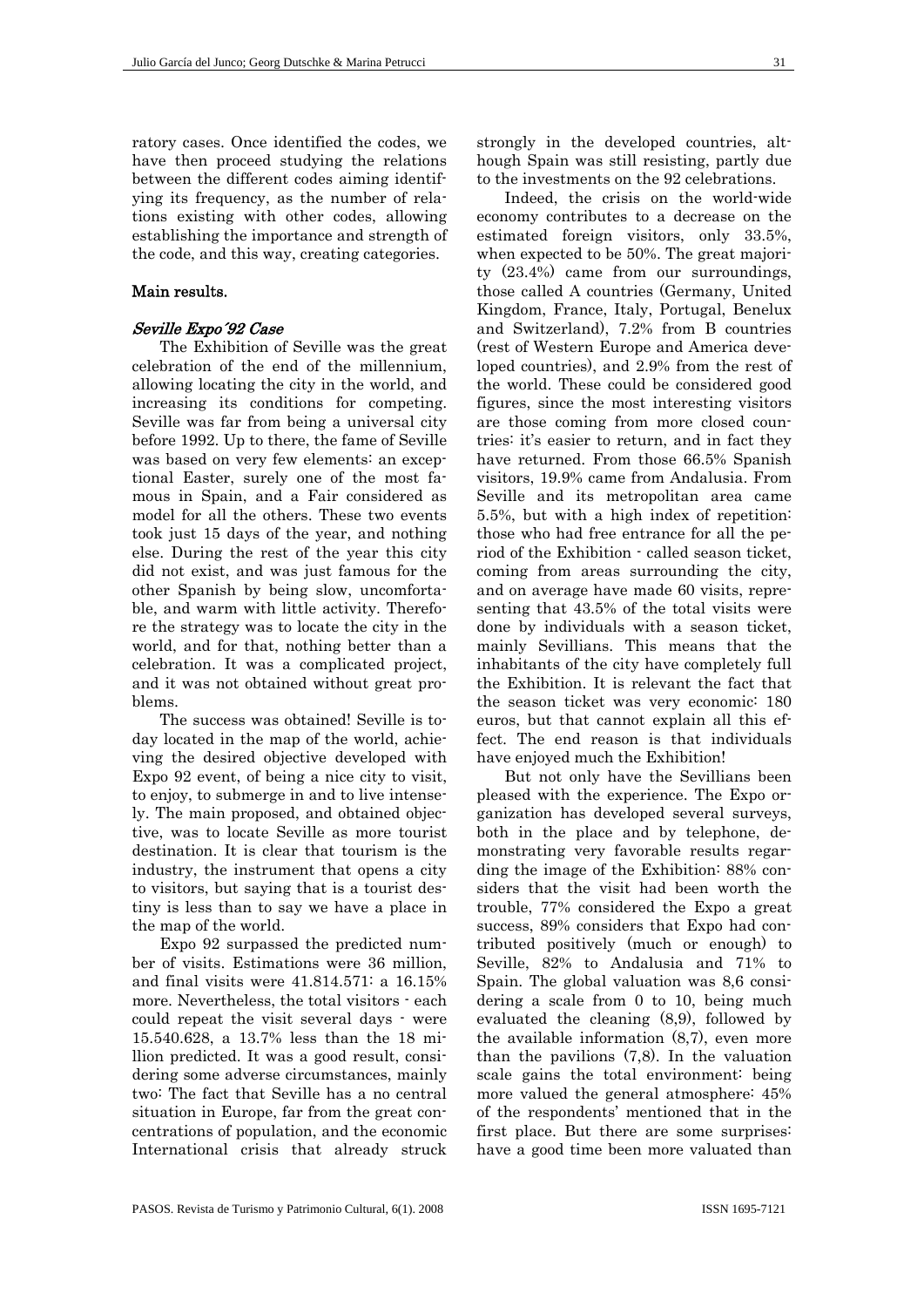the fair thematic: the spectacle on the Lake was the second pleased event (38%) and the architecture was the third (11%). Almost all the most important media from Spain were present in the event: 2,116 Spanish journalists and 1.872 coming from abroad.

The Sevillians, the citizens in general, have considered the Exhibition has their own, they lived it with intensity and they turned it a great public success. The nostalgic of those days and the desire to celebrate its tenth anniversary, clearly demonstrates that the enthusiasm is still present.

"And now what we will do?" This was the most repeated question after the closing of Expo'92 that during six months had fed the joy and the discord on the inhabitants of Seville. What still remains and what was demolished was not decided by the Sevillians. It is understood that some pavilions were of little future utility, but many could have been saved, not only within the enclosure, but in new and better destinies. At the moment, Cartuja-93 considers that solely a 25% of free ground is left. Almost all the extension of the island remains industrial land (I+D). The most recent data written in a national newspaper, dated 18 of June 2007, indicates that only 23 pavilions from the initials 112 were left, not considering services places, infrastructure and others. Today the Sevillians still asking why there was not a long term planning allowing to better profit from the strong investments made in the Expo 92. Very recent data even show that many tourists are coming to the city looking for the pavilions of their countries or cities.

 Lack of strategic vision? Lack of a long term vision in the resources management? Not to know how to integrate Expo 92 in the set of the city? Maybe, the Expo 92 was developed by the Sevillians and they did not have obligation of doing more.

#### Key figures

Economy: Expo'92 total investment is estimated: 8.500 million euros

Extension: in total: 215 hectares

Construction: Close to 1,500 architects, engineers and technicians from all around the world have participated in the Expo'92 design, being estimated in 4.000 the total of professionals' involved. Some figures shows that in some days a total of 6,000 workers have been working together

Spectacles: Cultural performances: 6.000 million (50,000 live performances during the Expo).

### Cultural and Social values for the citizens of Seville and the Expo 92

Power distance Index: 10; we can observe a very low index for the hierarchical distance, as stated by Hofstede and Bond [1984], which implies a great need for adaptability. The following paragraph gives an idea of the high level of adaptation observed. "Generally speaking, Sevillian citizens, made their own, the Exposition full; they have lived it with intensity and this made it attractive to a large amount of public. The nostalgia felt for those days and the desire to celebrate it during the recent 10th anniversary are clear proofs of the continuing excitement regarding the event". This index highlights the following data: "The design of the Expo 92 has involved approximately 1 500 architects, engineers and technicians from all over the world, among a total of 4. 000 professionals" In addition, there was an effective system of control on those with powering positions; any irregularity was denounced and taken to the courts.

Individualism Index: 85; highly individualistic. Seville was very individualistic as observed in the following statement: "Seville's fame was based on just a few elements, in fact, just two: an exceptional holy week, which was clearly the most important, and a fair being a model for all the others. Two weeks and no more. The rest of the year the city didn't exist."

Masculinity Index: 5; a strong feminine pole. "In the Seville Expo, the great end-ofmillennium fiesta, what was most appreciated was the whole, the overall atmosphere, 45 % of the interviewees refers that in first place.

Control of uncertainty Index: 95; as stated by Hofstede [1991] the control of uncertainty should not be confused with control of risk. Risk can be expressed as the percentage of probability for an event to happen. Uncertainty is not connected with probability. When uncertainty is expressed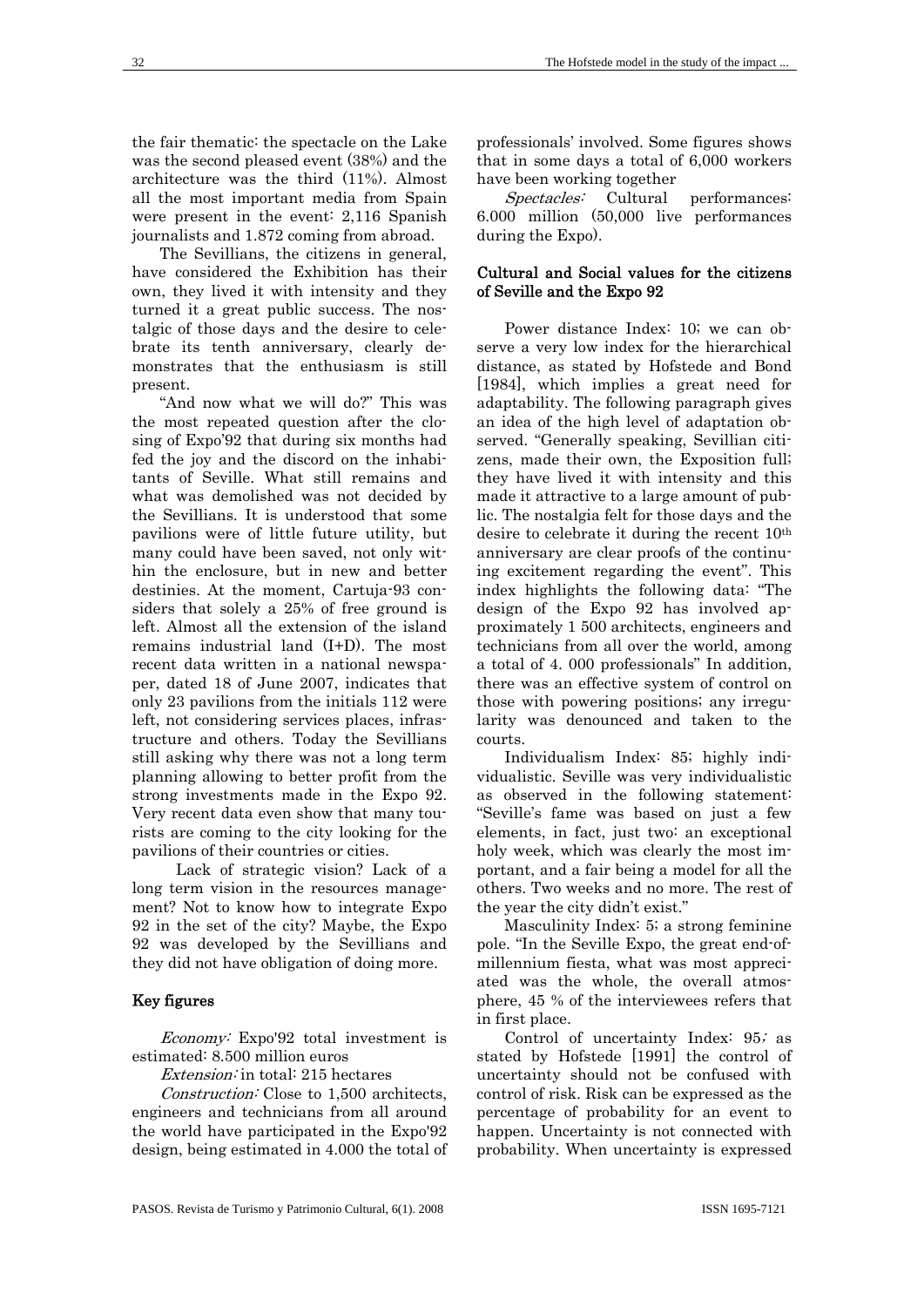as a risk, it ends up being a source of anxiety. More than reducing the risk, the control of uncertainty aims to reduce the ambiguity. In those countries with a high control of uncertainty, people tend to be more fidgety, emotional, aggressive and active. In the case, three statements justifies this level: 1) "Seville is in a non central position in Europe, far from the great population centres", 2) "an international economic crisis was already affecting the more developed countries", 3) Seville was far from being a universal city prior to 1992". However, at the end, they did it! Seville is now firmly on the world map and in a way which Expo 92 wanted it to be: as a city to be visited, enjoyed and lived with intensity.

Long term orientation Index: 35; short term orientation. This short term orientation can observed: "The most recent figures, published in a national daily newspaper on 18th June 2007, state that only 23 pavilions remains from the total of 112 built for the Expo92, not counting services and infrastructures. Today, however, Sevillians asked themselves why things weren't planned to last longer avoiding the waste of resources". Even it's true that the Expo 92 strategically put Seville on the world map; the managers of Expo92 were not able to put the Expo92 on the map of the city of Seville.

From the three questions considered to moderate the Hofstede questionnaire, main conclusions from Sevillians respondents are: 60% of the entrepreneurs consider that the tourist growth after the Expo92 was important, being this event the main responsible for that, and 22% considers that the importance has been moderate. 56% refers that the Expo92 has been a success and 8% a complete success, while 36% thinks that has been indifferent. The data referring hospitality allows having some very interesting conclusions: 46% of the respondents considers that the hospitality of the Seville citizens has had an important improvement after the Expo92, while 44% thinks that the growth of importance is moderate; in the low and top boxes, 8% considers that the growth of importance was low and 2% that was very important. By applying the content analysis to this last question in order to evaluate the "reason of the degree of hospitality" we were

able to obtain the following categories: "learn to be a host" (8), "Change of mentality" (7), "Responsibility before the events" (6), "Open mind to treat different people from other places" (6), the remainder categories are not mentioned as they are very diverse and, in our opinion, not significant. From this analysis we may conclude that the citizens of Seville have learned to be better hosts, differing from before, when they were more closed. This added to a more universal change of mentality, being less local. The opening to other countries and the contact with other cultures has allowing a better understanding of the hospitality, as an intangible of high value, both for contact with tourists and for the image of a city. A so significant equality is understood  $-46\%$  (4) and 44% (3)  $\cdot$  in the question regarding the hospitality, when crossed with the high Individualism index (85) highlighting the social and cultural values of the Sevillians. The categories "learn to be a host", "change of mentality", with the "open mind to treat different people from different places" could be understood in sight of the low Masculinity index (5), same as an absolutely Female Index.

#### **Conclusions**

A major conclusion can be observed: the event was a success allowing the city of Sevilla to have a better positioning in the worldwide tourism mapping. Also is relevant the after event analysis, allowing a better understand why the Expo´92 place was not so well maintained.

The Long Term Index reflects this reality. Seville Expo was not the example of a long term planning (master plan was thought exclusively for the event). This may demonstrate the existence of an important correlation between the capacity for a long term vision and the Hofstede Long Term Orientation Index.

Is also important the analysis regarding the Uncertainty index in Seville. The high level observed may be influenced by the terrorism (ETA), which leads to hard safety measures reducing the ambiguity.

The open questions analysis shows that the level of hospitality in the city of Seville has improved. Crossing this fact with the Feminity high index (5) the results may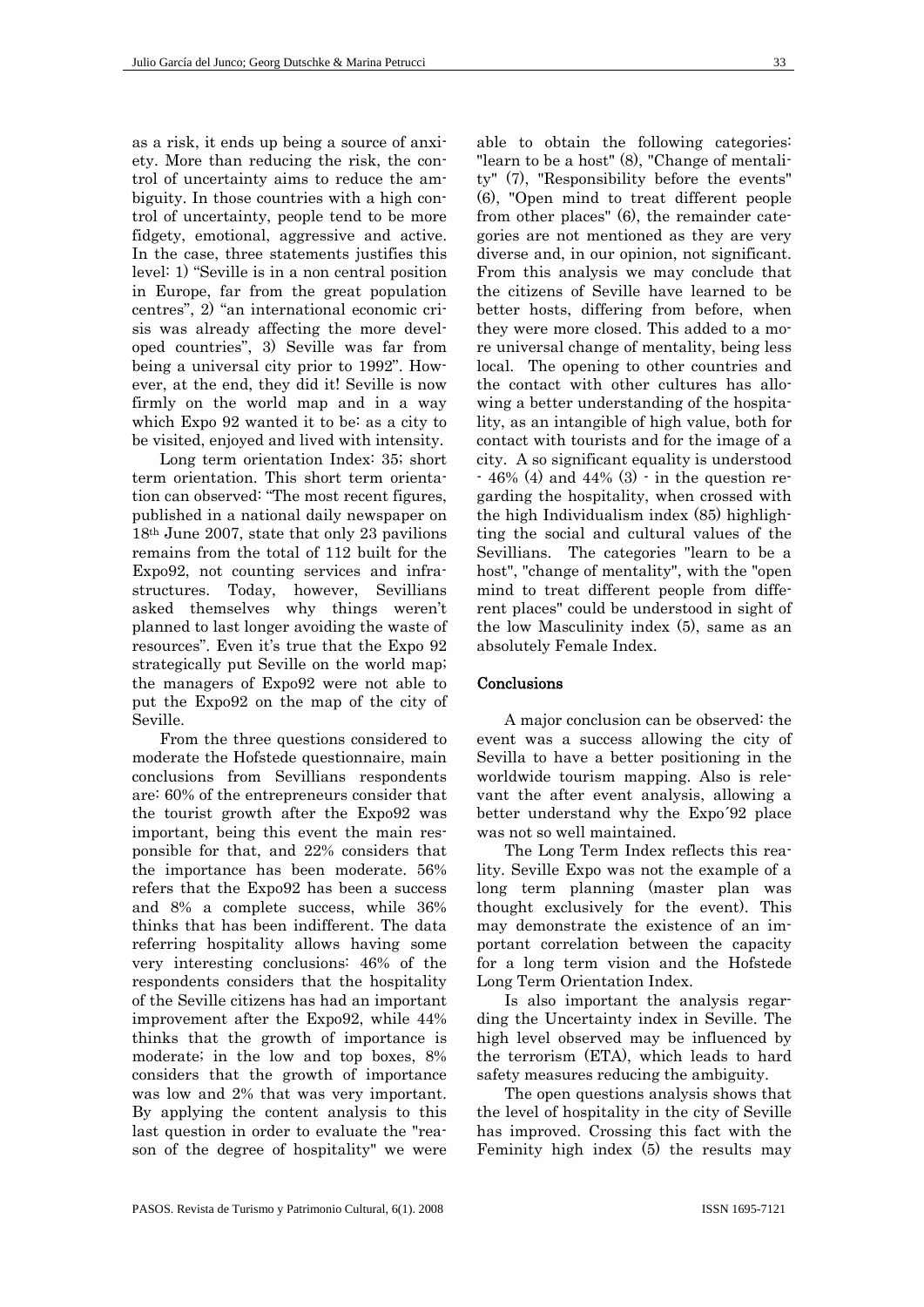reflect a more local, but less, universal vision.

As a summary, we may argue that in the Expo´92 the public entities managing the event did not have the criteria, mentality and management strategic vision to consider this event not just for a short term, but has a really opportunity to develop more in debt urban strategic upgrades.

Finally, we have had the ability to test the complementarities of the case method with the Hofstede qualitative model.

The case is always an instrument of proven quality, as much for teaching as for the investigation, our case, but we have verified that, when complemented with other instruments of investigation, may be even more effective than when used alone. We were able to verify how the Expo´92 case reflects the reality of which has happened and why, and with the application of the Hofstede model we were able to learn the "why" of that "why", allowing trying to formulate theories with a higher level of rigor.

#### References

- Sociedad que gestionaba los activos de la Exposición, Base de datos de AGESA
- Bouinot, B. and Rawding, L.
- 1996 "Tourism marketing images of industrial cities". Journal of Tourism Research, 23(1): 201-221.

Carrière, J. P.

- 1998 "L'internationalisation de l'économie et ses impacts territoriaux dans la péninsule ibérique: la localisation des investissements directs étrangers est-elle un facteur de recomposition spatiale? ", RERU, 2: 211–231.
- 2000 « L'essor des métropoles atlantiques et les déséquilibres de l'armature urbaine: quels enjeux pour les politiques d'aménagement au Portugal. in: Carrière, J.P. & Farthing, S., Les cités atlantiques: villes périphériques ou métropoles de demain? Diagnostics et politiques, pp. 43–69,

Carrière & S. Farthing

- 2000 Les cités atlantiques:villes périphériques ou métropoles de demain? Diagnostics et politiques, pp. 263–282,
- Conferencia "Diez años después de la Exposición Universal", 11 de noviembre de

2002, del jefe de prensa de la Exposición.

- Diarios de la ciudad (ABC y Diario de Sevilla)
- Getz, D.
- 2001 Festivals special events and tourism, (Van Nostrand Reinhold, 2001)
- George, A. L. & Bennett, A.
- 2005 Social CASE studies and theory development in the sciences (MIT Press)
- Hall, R. and Hodge, J.
- 2001 The politics of place and identity in the Sydney 2000 Olympics: Sharing the sprit of corporation". In Roche, M., Sport, Popular cultural and Identity (Meyer and Meyer Verlag)

Harvey, D.

1989 "From managerialism to entrepreneurialism: the transformation in urban governance in late capitalism". Geografiska Annualer 71B: 7–19.

Hofstede, G.

- 1980 International differences in workrelated values (Sage Publications)
- Hofstede, G. and Bond, H.
- 1984 "Hofstede culture dimensions: an independent validation: using Rokeach´s Value Survey". Journal of Cross-Cultural Psychology, 15(4): 417-433.

Hofstede, G.

- 1991 Cultures and Organization: software of mind (McGraw Hill)
- Hofstede, G.
- 2003 VSM 94. Values Survey Module 1994 (Ed. Institute for Research on Intercultural Cooperation)
- Hoyle, B. S., Pinder, D. A. & Husain, M. S.

1988 Revitalizing the Waterfront. International Dimensions of Dockland Redevelopment (Belhaven Press)

Imrie, R. & Thomas, H.

1993 British Urban Policy and the Urban Development Corporations (Paul Chapman)

Janiske, R.

1997 "Some macro scale growth trends in America's Community festival industry", Festival Management and Event Tour $ism. 2(1): 10-14.$ 

Kerlinger, F.

1992 Foundations of behavioural research (Orlando Harcourt Brace College Publishers)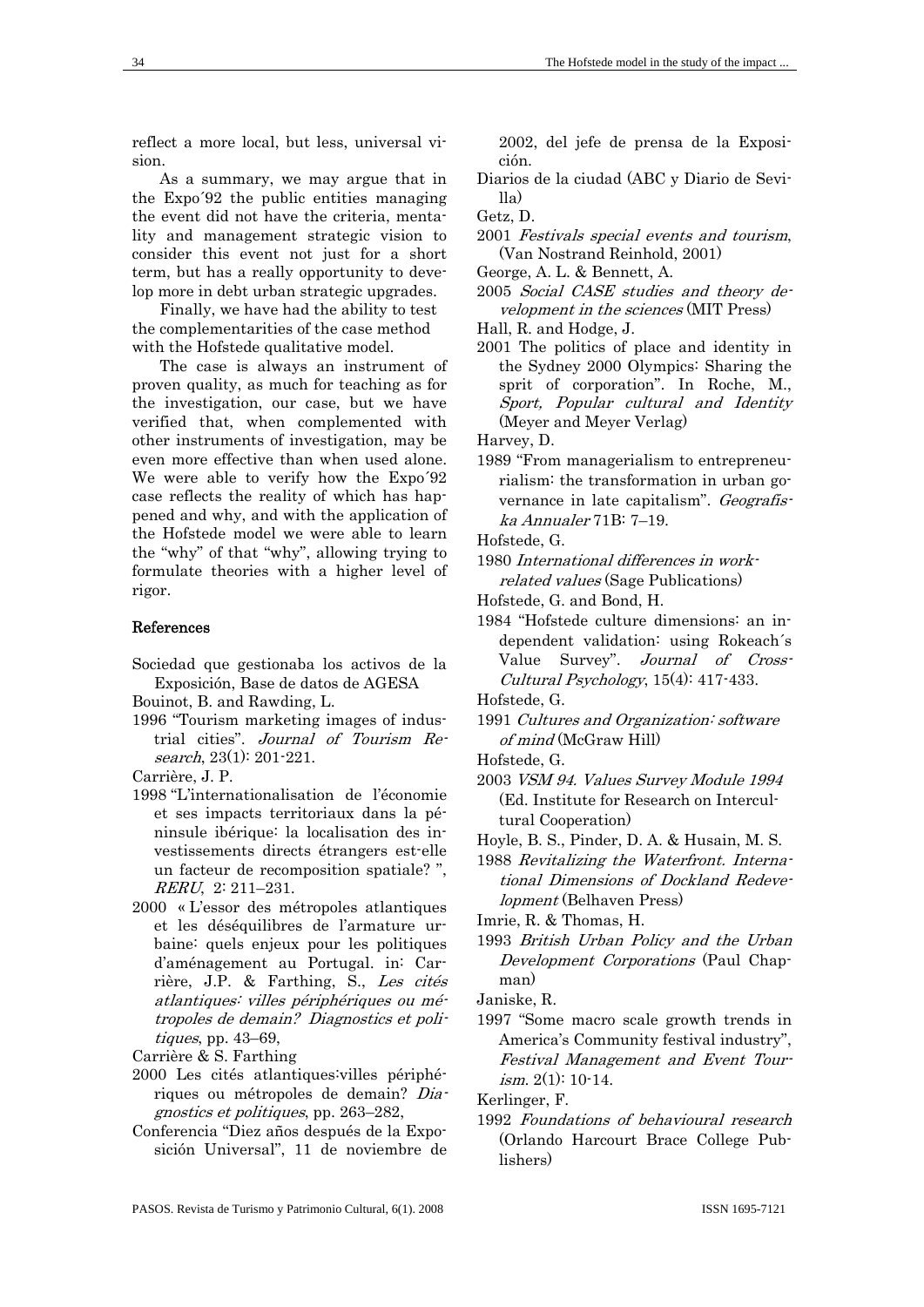- Kotler, P. & Andreasen, A.
- 1991 Strategic Marketing for Nonprofits Organizations (Prentice-Hall)
- Le Galès, P.
- 1998 "Grande-Bretagne: le gouvernement contre les villes", Annuales de la Recherche Urbaine, 38: 53–62.
- Levine, M.
- 1989 Urban redevelopment: the case of Baltimore, in: Knight.R.V. & Gappert, G., Cities in a Global Society (Sage)
- Light, D.
- 1996 "Characteristics of the audience for events at a heritage site", Tourism Management, 17(3):183-190.
- Long, R. Convey, J. & Chwalek, A.
- 1985 Completing dissertation in the behavioural sciences and education: a systematic guide for graduate students (Jossey-Bass Publishers)

Marshall, C.

1985 "Appropriate criteria of trustworthiness and goodness for qualitative research on education organizations", Quality on Quality, 19: 353-373.

Marshall, T.

1994 "Barcelona-fast forward? City entrepreneurialism in the 1980s and 1990s", European Planning Studies, 4: 147–166.

Merrian, S.

- 1988 Case study research in education: a qualitative approach (Jossey-Bass Publishers)
- Miles, M. and Hubertman, A.
- 1994 Qualitative data analysis (Sage Publications, Inc)
- Orlikowski, W., Markus, M. & Lee, A.
- 1991 "A workshop on techniques for qualitative data analysis: analytic induction and hermeneutics". Proceeding of the Twelfth International Conference on Information Systems, pp. 390-391

Pinson, G.

- 1998 "Projets urbains et construction des agglomérations". Annuelles de la Recherche Urbaine, 82: 130–139.
- Richard, G. and Wilson, J.
- 2004 "The impact of cultural events on city image: Rotterdam, cultural capital of Europe 2001". Urban Studies. 41(10): 1931-1951.

Ritchie, J.

1984 "Assessing the impact of hallmark events: conceptual and research issues". Journal of Travel Research. 13(1): 32-45.

- Robson, C.
- 1993 Real words research (Blackwell Publishers)

Roche, M.

1994 "Mega events and urban policy", Annals of Tourism Research. 23(1): 2-11 Scheler, M.

1921 Der formalismos in der ethic, und die materiale wertethik (Ed Munich)

Schramm-Nielsen, J.

2000 "How to interpreted uncertainty avoidance score: a comparative study of Danish and French firms", Cross Cultural Management an International Journal, 7(4): 3-11.

Snow, C. and Thomas, J.

1994 "Field research methods in strategic management: contributions to theory building and testing". The Journal of Management Studies, 31(4): 457-480.

Sondergaard, R.

1994 "Research note: Hofstede consequences: a study of reviews, citations and replications", Organizations Studies, 15(3): 447-456.

1981 Case study methodology: an epistemological advocacy (Minnesota Research and Evaluation Centre)

Trayeb, M.

1994 "Organizations and national culture: methodology considered", Organization Studies, 15: 429-446.

Turok, I.

- 1992 "Property-led regeneration: panacea or placebo?" Environment and Planning A, 24: 361–379.
- Vermeersch, L.
- 1998 La ville américaine et ses paysages portuaires (L'Harmattan)

Yin, R.

1994 Case study research: design and methods (Sage Publications, Inc)

Wait, G.

- 2003 "Social Impact of the Sidney Olympics", Annals of Tourism Research. 30(2): 194-215.
- Web de la Exposición Universal de Sevilla 1992

Williams, A.

2006 "Tourism hospitality marketing: fantasy, feeling and fun", International Journal of Contemporary Hospitality Management, 18(6): 482-495.

Stake, R.